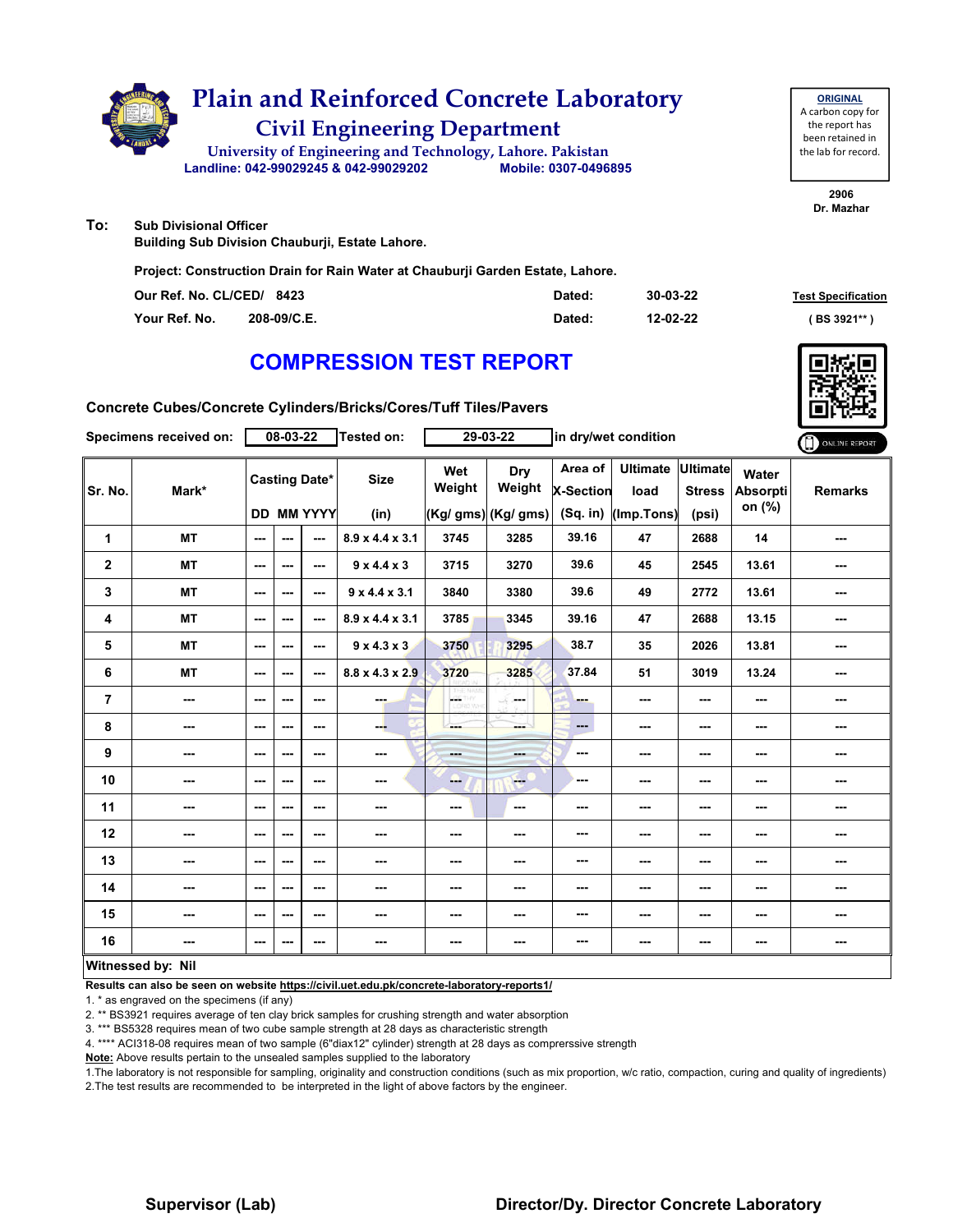

|                           | Project: Construction of two more Floor for Establishment of High Court Offices at Judicial Academy Fan |        |          |                           |
|---------------------------|---------------------------------------------------------------------------------------------------------|--------|----------|---------------------------|
| Road, Lahore.             |                                                                                                         |        |          |                           |
| Our Ref. No. CL/CED/ 8424 |                                                                                                         | Dated: | 30-03-22 | <b>Test Specification</b> |
| Your Ref. No.             | 1425/15th                                                                                               | Dated: | 05-03-22 | (BS 3921** )              |

## **COMPRESSION TEST REPORT**



**Concrete Cubes/Concrete Cylinders/Bricks/Cores/Tuff Tiles/Pavers**

| Specimens received on: |                |                          | 11-03-22 |                                           | <b>Tested on:</b>           |                          | 29-03-22                                     | in dry/wet condition               |                                         | ONLINE REPORT          |                             |                |
|------------------------|----------------|--------------------------|----------|-------------------------------------------|-----------------------------|--------------------------|----------------------------------------------|------------------------------------|-----------------------------------------|------------------------|-----------------------------|----------------|
| Sr. No.                | Mark*          |                          |          | <b>Casting Date*</b><br><b>DD MM YYYY</b> | <b>Size</b><br>(in)         | Wet<br>Weight            | <b>Dry</b><br>Weight<br>$(Kg/gms)$ (Kg/ gms) | Area of<br>X-Section<br>$(Sq.$ in) | Ultimate Ultimate<br>load<br>(Imp.Tons) | <b>Stress</b><br>(psi) | Water<br>Absorpti<br>on (%) | <b>Remarks</b> |
| 1                      | S <sub>2</sub> | $\sim$                   | ---      | ---                                       | 8.7 x 4.2 x 2.8             | 3480                     | 3200                                         | 36.54                              | 75                                      | 4598                   | 8.75                        | ---            |
| $\mathbf 2$            | S <sub>2</sub> | $\overline{\phantom{a}}$ | ---      | ---                                       | $8.8 \times 4.3 \times 2.8$ | 3560                     | 3240                                         | 37.84                              | 65                                      | 3848                   | 9.88                        | ---            |
| 3                      | S <sub>2</sub> | ---                      | $--$     | ---                                       | $8.9 \times 4.4 \times 3$   | 3475                     | 3000                                         | 39.16                              | 51                                      | 2917                   | 15.83                       | ---            |
| 4                      | S <sub>2</sub> | ---                      | $--$     | ---                                       | $8.8 \times 4.3 \times 2.9$ | 3625                     | 3305                                         | 37.84                              | 75                                      | 4440                   | 9.68                        | ---            |
| 5                      | S <sub>2</sub> | ---                      | ---      | $\overline{\phantom{a}}$                  | $8.9 \times 4.3 \times 2.9$ | 3740                     | 3350                                         | 38.27                              | 69                                      | 4039                   | 11.64                       | ---            |
| 6                      | ---            | ---                      | ---      | ---                                       | ---                         | <b>SHOP</b>              | ---                                          | $\overline{\phantom{a}}$           | $--$                                    | ---                    | ---                         | ---            |
| $\overline{7}$         | ---            | $\sim$ $\sim$            | ---      | $\overline{\phantom{a}}$                  | ---                         | LGST<br>o von            | la sua                                       | ---                                | ---                                     | $--$                   | $\sim$                      | ---            |
| 8                      | ---            | ---                      | ---      | $\overline{\phantom{a}}$                  | ---                         |                          | ---                                          | $\qquad \qquad \cdots$             | ---                                     | ---                    | $\overline{\phantom{a}}$    | ---            |
| 9                      | ---            | $--$                     | ---      | $\overline{\phantom{a}}$                  | ---                         | Here.                    | ---                                          | ---                                | ---                                     | ---                    | ---                         | ---            |
| 10                     | ---            | $--$                     | ---      | $\overline{\phantom{a}}$                  | ---                         | ---                      | ---                                          | ---                                | ---                                     | ---                    | ---                         | ---            |
| 11                     | ---            | ---                      | ---      | ---                                       | ---                         | ---                      | ---                                          | ---                                | ---                                     | ---                    | ---                         | ---            |
| 12                     | ---            | $- - -$                  | ---      | ---                                       | ---                         | $\sim$ $\sim$            | ---                                          | ---                                | ---                                     | ---                    | ---                         | ---            |
| 13                     | ---            | ---                      | ---      | ---                                       | ---                         | ---                      | ---                                          | ---                                | ---                                     | ---                    | ---                         | ---            |
| 14                     | ---            | ---                      | ---      | ---                                       | ---                         | $\overline{\phantom{a}}$ | ---                                          | ---                                | ---                                     | ---                    | ---                         | ---            |
| 15                     | ---            | ---                      | ---      | ---                                       | ---                         | ---                      | ---                                          | ---                                | ---                                     | ---                    | ---                         | ---            |
| 16                     | ---            | $\sim$                   | ---      | ---                                       | ---                         | ---                      | ---                                          | $\cdots$                           | ---                                     | ---                    | $\sim$                      | ---            |
| Witnessed by: Nil      |                |                          |          |                                           |                             |                          |                                              |                                    |                                         |                        |                             |                |

### **Witnessed by: Nil**

**Results can also be seen on website https://civil.uet.edu.pk/concrete-laboratory-reports1/**

1. \* as engraved on the specimens (if any)

2. \*\* BS3921 requires average of ten clay brick samples for crushing strength and water absorption

3. \*\*\* BS5328 requires mean of two cube sample strength at 28 days as characteristic strength

4. \*\*\*\* ACI318-08 requires mean of two sample (6"diax12" cylinder) strength at 28 days as comprerssive strength

**Note:** Above results pertain to the unsealed samples supplied to the laboratory

1.The laboratory is not responsible for sampling, originality and construction conditions (such as mix proportion, w/c ratio, compaction, curing and quality of ingredients) 2.The test results are recommended to be interpreted in the light of above factors by the engineer.